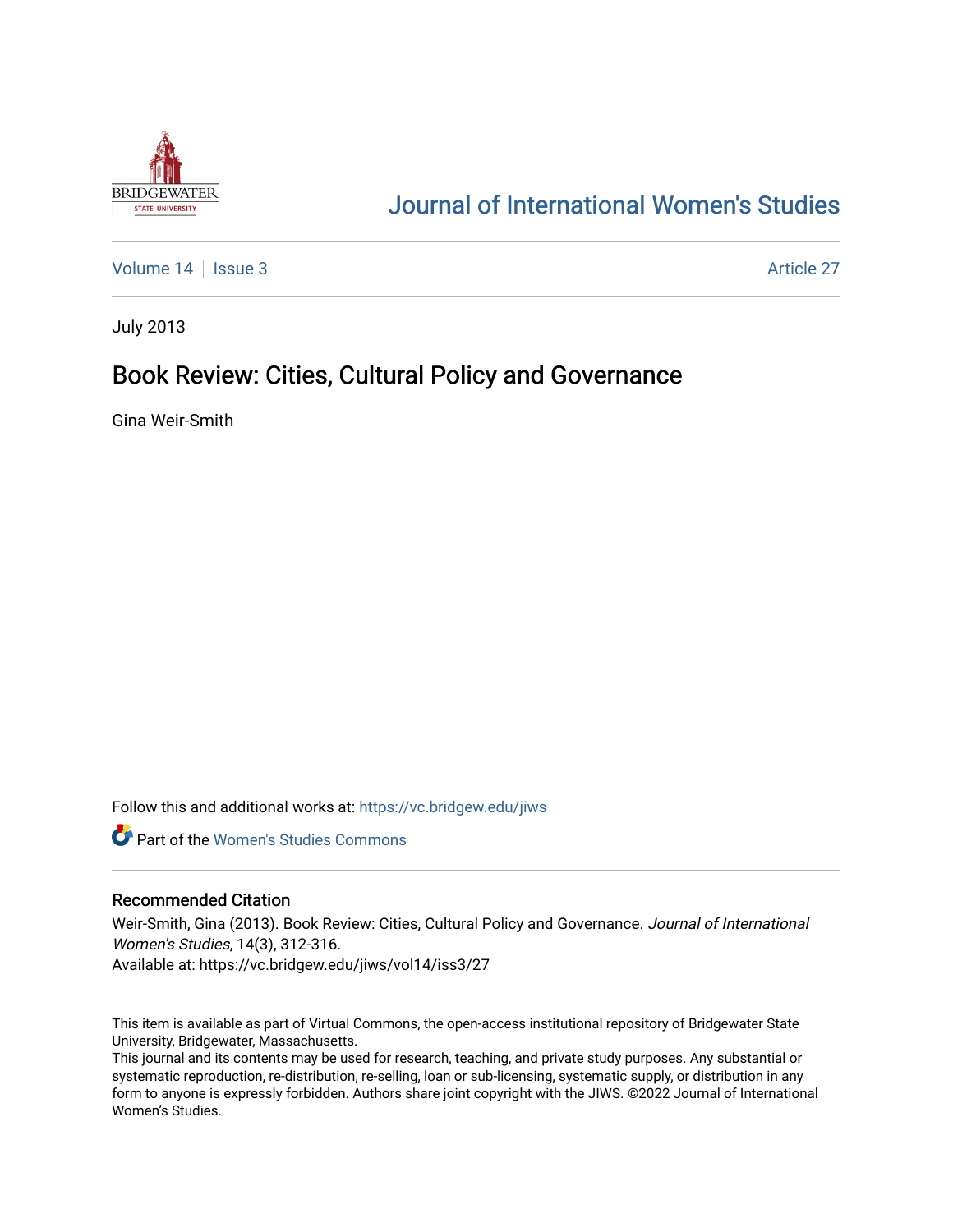#### Weir-Smith: Book Review

This journal and its contents may be used for research, teaching and private study purposes. Any substantial or systematic reproduction, re-distribution, re-selling, loan or sub-licensing, systematic supply or distribution in any form to anyone is expressly forbidden. ©2013 Journal of International Women's Studies.

### **Cities, Cultural Policy and Governance. 2012. Edited by Helmut Anheier and Yudhishtihir Raj Isar. London: Sage Publications 448 pages. Soft cover (\$52.99) ISBN: 978-1-4462-0122-0**

Reviewed by Gina Weir-Smith $1$ 

*Cities, cultural policy and governance* discusses cities and issues of governance related to cultural policies in cities. The book is edited by Anheier and Isar and consists of 33 chapters in the first part and nine in the second part. Chapters are written by authors from different parts of the world. The first part of the book deals with metropolitan cultural politics, policies and governance and focuses on overarching issues as well as city experiences. It engages culture in a generic form and considers it in governance frameworks, in the building of city environments and financial markets. It brings out culture as a cutting edge phenomenon since cities are considered as policy actors. Part two deals with indicator suites and focuses on a number of indicators and values of these indicators in selected cities globally. It provides indicators on urbanization and which highlight the globalization processes. Since city life is shaping the experience of the majority of the world's population, these indicators provide an important overview and provide references for the reader who wants to enquire further.

The book examines the interaction between globalization on one hand and culture on the other hand. Governance refers to a multi-level phenomenon which includes transnational actors and governance bodies, business and civil societies. These actors (culture, policy and governance) operate in changing spaces or influence. The book shows that policy-making related to culture now mobilizes a broader part of society and also includes the marketplace. The urban space is ever changing in terms of political, socio-economic and urban development issues.

"Cities have emerged as the main command centres of the world" (Sarikakis) and since they have become decision-making hubs it is important to study and manage their cultural fabric. The intersection between the global city and cultural policy takes place on three levels: 1) culture becomes a significant element in the consumption and leisure practices of highly skilled workers in global cities, 2) the structural configuration of culture stretches across the axes of production and consumption and 3) the consequences of the privatisation and "technologisation" of culture making (Sarikakis). Consumption practices of skilled city workers determine the 'offer' of culture - for example the concentration of international workers in Brussels gives rise to a specific type of cultural offer. The second level of interaction is found in a digital format where people can access for example interactive museum installations or digital archives. Thirdly, the privatisation of culture, especially in cities with a large component of international workers, makes it difficult for local governments to manage such culture.

Three global shapers are mentioned: information technology, transnational and translocal dynamics and socio-cultural diversity. The book aims to provide situations and conditions that capture key aspects of these three global shapers. A global shaper that is not mentioned in this publication is the current global economic situation where national governments have

 $\overline{a}$ 

<sup>&</sup>lt;sup>1</sup> Human Sciences Research Council, Pretoria, South Africa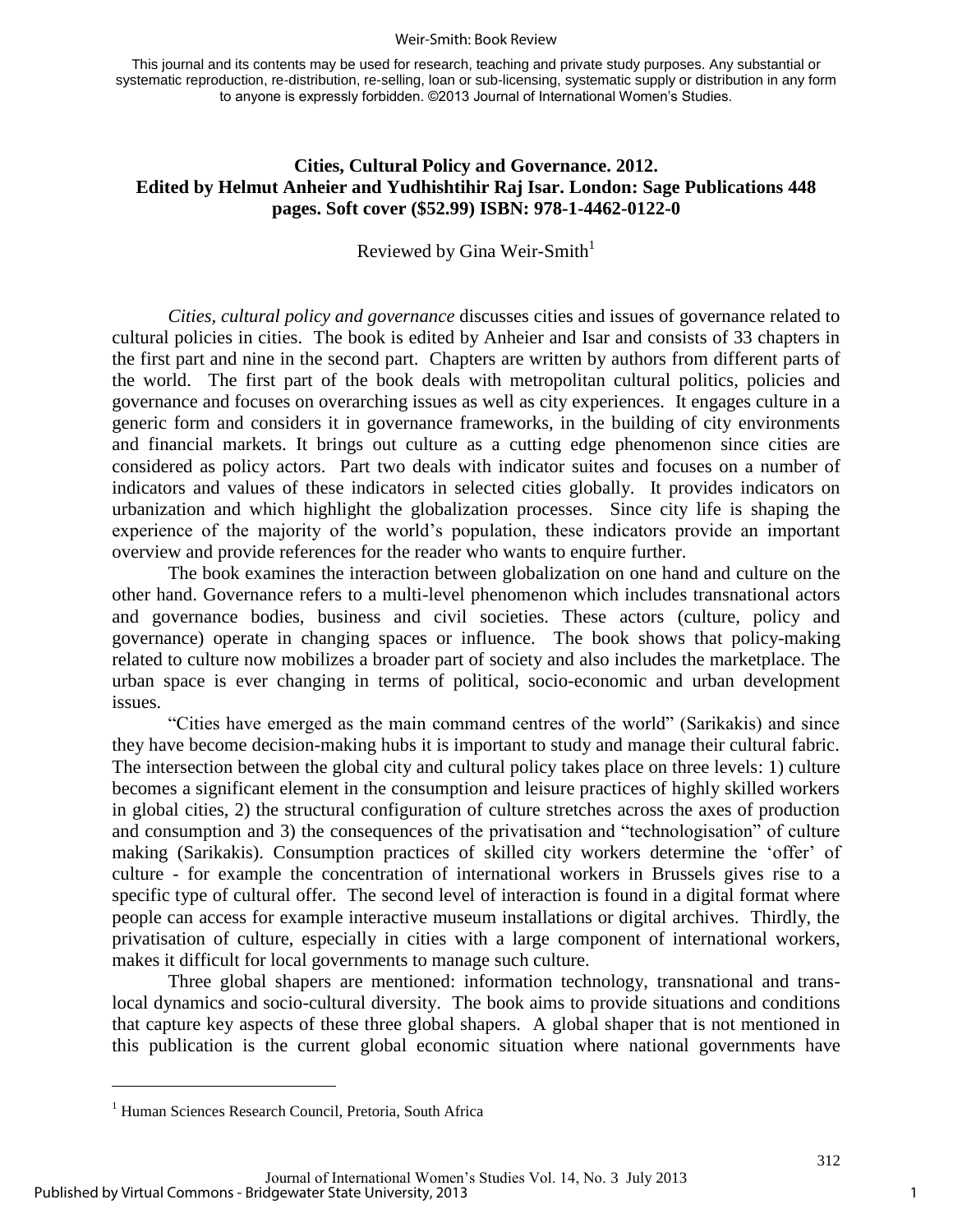contracted their public spending and where culture (in the narrow sense of the word) is not regarded as an essential expenditure. This will have an impact on the way cultural policies in cities are developed and implemented.

It would seem that the definition of a city used in this text, that of the large metropolitan areas, and the criterion for the selection of cities presented in the book are not clear. This lack of definition could be ascribed to the fact that internationally there is no agreement on what a city is. Cities from both the global North and South are discussed in chapters 10 to 31. Cities from the global South are represented by essays on Mumbai, Brazzaville, Johannesburg and São Paulo to mention a few. Although cities from the Global North and South are not directly compared, it is interesting to note the increase in megacities in the Global South. A number of these, e.g. Cairo, Lagos, Mexico City and Mumbai, have "gained influence and stature" in terms of culture. They have seized opportunities of globalisation and often function better than the countries in which they are situated (Isar, Hoelscher and Anheier).

Cultural policies can either economically benefit or harm a global city. In the case of Johannesburg the urban regeneration program resulted in maintaining the socio-economic lines of exclusion (Pieterse and Guerney) while cultural policy in Medellín resulted in economic growth for a large part of the population, improved education and better access (Tobón). In the case of Johannesburg, the potential of urban culture as part of a development strategy was not completely successful, since it exacerbated the social and class exclusions of the past. The design of the so-called 'cultural arc' did not consider who was living in the inner city and how their cultural needs and aspirations could be accommodated in the renewal strategy.

On the other hand in Medellín, policies of social and education investment, dramatically reduced violence in the city centre. Free programmes in business training, computer labs and art galleries increased peoples' access to education opportunities. In 2010, the 'Library Parks' were utilised by 70% of the city's residents and city tax collection increased by 20% (Collier). Quality of life was improved not only in the city centre, but throughout the city.

According to Vasconcelos-Oliveira three important questions need to be answered to ensure policies address both cultural wealth and socio-economic inequality, namely: Which culture? Culture for whom? Culture for what? In terms of the first question several types of culture need to be part of policy scoping. To answer the question about "culture for whom" policy makers need to obtain full knowledge of the potential beneficiaries of their policies. The third question needs to ascertain what the functions of the specific culture would be and also its sociological dimension. The three questions posed by Vasconcelos-Oliveira can be used as a planning tool to evaluate and elaborate cultural policies and initiatives and are bound to yield sound guidelines for policy-making and might be useful to overcome inequalities of access.

The cultural economy of some cities is portrayed not being in a healthy state and jobs in the creative industry take a long time to recover after economic downturns. For example, when the real motor of London's economy collapsed in 2008, public funding to the creative economy collapsed (Oakley). After the initial collapse it took six years for the cultural industry to regain its position in terms of employment and output. The closing arguments of this chapter indicate that the greatest impact on the creative and cultural industries (and therefore London's role as a significant global player) will be the changes to higher education, where lack of funding is leading to the "wholesale dismantling of the creative economy". Together with the collapse in the creative industry, this has resulted in London's politics and cultural policies being more fragmented and it is suggested that it may remain like that. Furthermore, the continued negative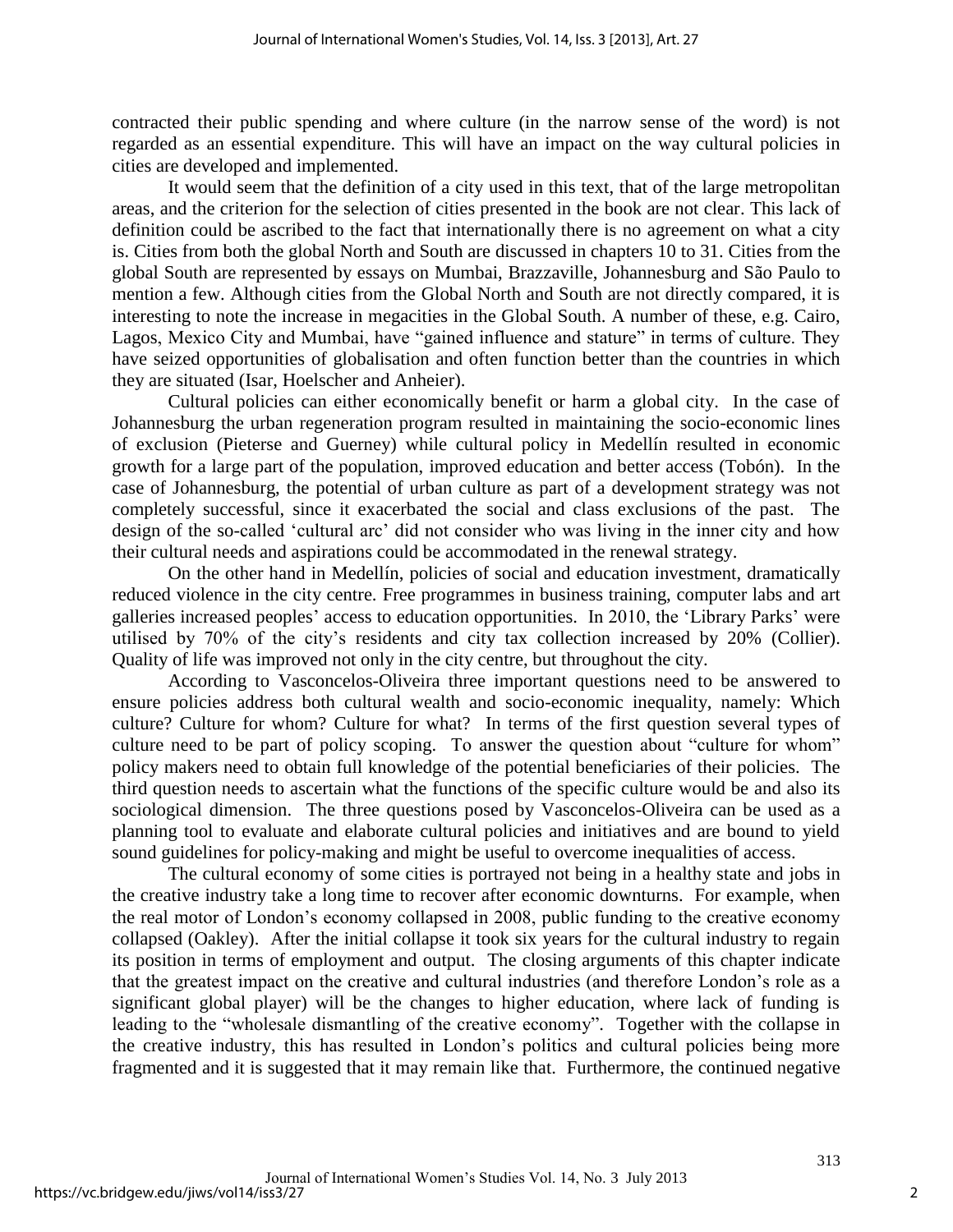economic impact which has plagued Britain and the European Union since the recession of 2008 will probably uphold this status.

Three governance-related issues are explored in the case of São Paulo, namely targets, coordination and the scope of cultural initiatives. In terms of targets, policy-makers should support the production of cultural goods and services and at the same time provide consumption opportunities for citizens. The coordination of cultural affairs is often in the hands of Brazilian municipalities, but more than 60% of these municipalities are unable to achieve funding of 1% for culture (Isar). The author therefore argues that local governments should rather be providing strategies to link funding from different sources. The issue of scope is emphasized by indicating the importance of autonomy at the lowest governance level, e.g. a district level. Such empowerment is important to ensure a bottom-up approach in cultural planning is followed. Isar emphasizes this by advocating for cultural democracy instead of cultural democratization. Cultural democracy provides tools of agency, voice and representation in terms of cultural expression while cultural democratization provides access to a pre-determined set of cultural goods and services (Isar).

On a strategic level, readers of this volume are reminded that cultural policy is central to urban policy and that the first priority of cultural policy should be to increase the resources allocated to culture and to deploy these more effectively. Isar expresses support for the idea that cultural policies should be forward looking and be able to anticipate changes in urban demography and patterns of cultural production and consumption.

Enabling legal and administrative frameworks are essential to ensure the successful public management of culture (Isar). Some cities have not been empowered by their nations to implement cultural policies and therefore such cities are not in touch with the new metropolitan age. Elsheshtawy argues that physical infrastructure (gentrification) in and of itself may be seen as a perverse outcome if it only masks unpleasant socio-political realities.

The second part of the book deals with indicators on city networks and rankings indicate inter-linkages between cities and establishing hierarchies and spaces of flows between them (Castells). Different indicators include connectedness of cities over time, city twinning, Cities of Opportunity and Intercultural City Index. City networking is measured by the PriceWaterhouseCooper's "Cities of Opportunity" which includes for example intellectual capital, innovation, demographics and lifestyle assets. Rankings for governance processes from the Intercultural City Index indicate room for improvement in most cities.

Based on the indicators, the majority of city dwellers in Luxemburg, Stockholm, Paris and Amsterdam perceived the presence of foreigners as good for their cities. Indicators on cities' heterogeneity were compared for a number of cities and the premise of these dimensions are that the more heterogeneous a city is, the greater its capacity for positive creative developments. One of the dimensions of measurement is the employment rate because high levels of unemployment indicate underlying social and economic problems. The share of employees in the service industry is used as a proxy for employees in the cultural or creative economy. Although this is useful as a starting point of analysis, it could be misleading since some countries include employees from government and research sectors and this could bias the interpretation of statistics.

Hœlscher warns that care should be taken in interpreting the dimensions of a city's heterogeneity since the data were not collected at the same time or same geographic level. Furthermore, recent developments in the world history like 9/11/2001 in New York and bomb scares in London's underground has resulted in an increase in xenophobia and fundamentalism.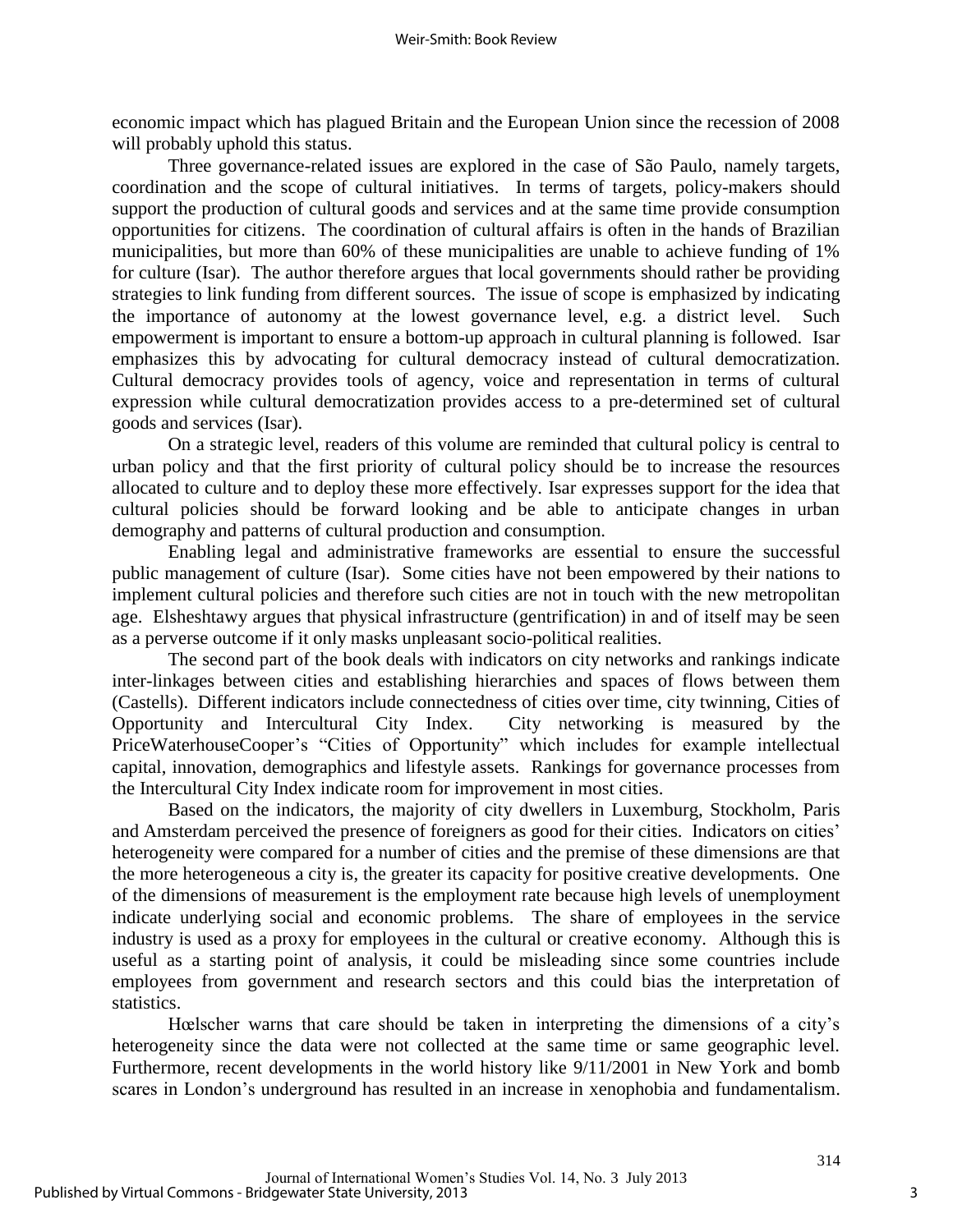This phenomenon is not addressed in this book and needs to be considered in a multi-cultural global city. The indicator part of the book is useful to confirm some trends and characteristics referred to in part one. It adds more substance to the publication and a handle on common aspects related to global cities. This part of the book provides references for further analytical inquiries.

The concept of culture is loosely defined and each author focuses on different aspects, e.g. some consider only creative arts while others include public parks and libraries in their analysis. It is therefore for the reader to interpret and distil what is useful in their context. Urbanization and globalisation and cities are explored from the angle of the political power that makes them central in the governance of culture internationally. The book furthermore shows that there is not a single cultural solution to fit the diversity of cities.

Economic infrastructure should be seen as secondary to ecological and social-cultural infrastructures (Isar) – in Medellín systematic investment in education, leisure, social, public and low-key economic infrastructures in poor neighbourhoods dramatically improved the quality of life for large numbers of people. In the same breath, sustainability is an important factor to consider. Isar mentions the example of organising urban functions in such a way that it reduces their carbon footprint. The operation of plants should be changed so that they contribute as little as possible to environmental pollution or minimize their use of non-renewable energy. Considering the cyclical nature of the economy and the current global financial crises, the number of people employed in the cultural sector is expected to have dropped. Building on the premise of the London's experience statistics should take a while to recover and therefore there would be a vacuum in this field until such recovery.

A number of chapters in the book indicate the great challenge of growing the cultural industry (e.g. in London). In the bigger picture of the technological age, e-communities like "Second Life" and "Facebook" are continually growing. Facebook has 1 billion subscribers (or a seventh of the world's population) it is an extremely large community with its own culture, policies and governance frameworks in place; it is not homogenous and spans most continents of the world. Even though this aspect of the global city was mentioned as underpinning this volume, it could have been explored more to advantage planning for the future city. The authors coin the phrase "glocalisation" which neatly combine global and local aspects of city life and can be used in future research to explore the dichotomy between a global city with a local footprint. Understandably this is a difficult culture to pin down, but it will have an impact on future city infrastructure networks and since clear sub-groups exist within e-communities city planners should be able to effectively provide for their needs.

Few chapters in the book focus on practical or scientific ways to address the challenges related to cultural policy and therefore the book largely remains a collection of essays which highlights important issues, but does not offer a deeper investigation. Since the aim of the book is indicated as being a reference tool for students of contemporary culture it therefore achieves this purpose. The book is aimed at students and readers of contemporary culture, city planning and urban policy. Since it does not suggest ways to scientifically solve cultural issues, the book is not aimed at practitioners.

Despite chapters focussing on different cities and issues, there is general agreement that culture should be part of a city's development policy. This inclusion plays out in different ways because cities have different characteristics. E.g. the developmental needs of downtown Medellín is different to that of downtown London. Each chapter focuses on different cultural issues, because of the loose definition of culture.